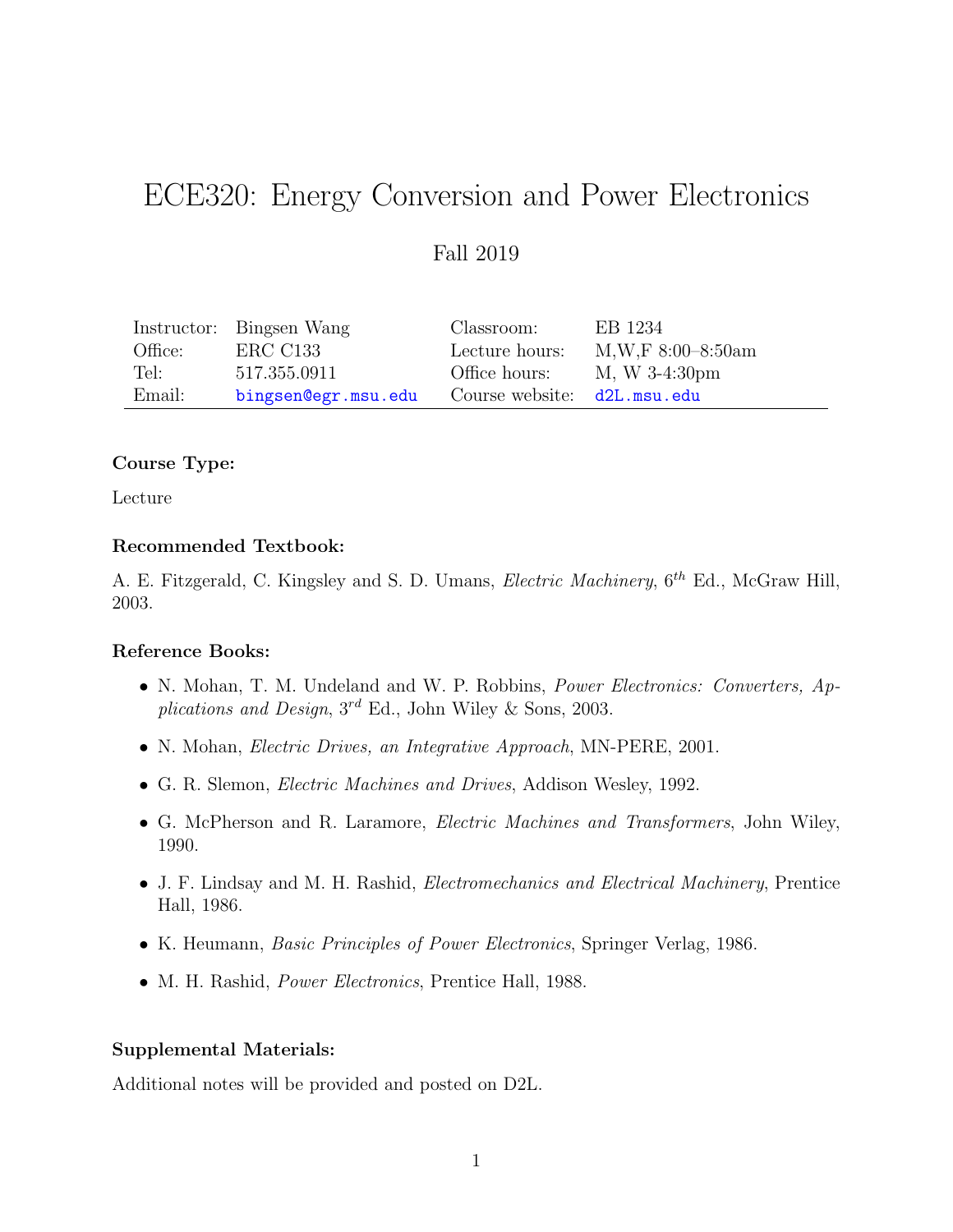## Objectives:

Power has two distinct effects in our lives: on one hand we have to produce it, transmit it and receive it in a way that is affordable, reliable, and with minimal negative effect on the environment; on the other hand we have to control its use, so that we can make the best out of it, i.e. use it safely and efficiently, and harness it to achieve qualities like speed, accuracy and efficiency.

This course serves only as an introduction to both electrical machines and power electronics. It focuses on the most common devices and systems that an electrical engineer will encounter: AC machines, transformers, rectifiers and inverters, as well as electrical drives and uninterruptible power supplies. A lot is left out, e.g.:

- Commutation of DC machines,
- Dynamic models of Electrical Machines,
- Design of Electrical Machines,
- Detailed discussion of PWM inverters, matrix converters etc.,
- Control of Electrical Drives.

Some of this material will be covered in the lectures of ECE423, ECE425 and the laboratory of ECE420, and in graduate courses.

## Learning Outcomes:

The course is directed to junior students and aims to introduce them to the theory of operation, analytical and circuit models and basic design concepts of Electric Power components and systems. At the end of this class students should have a working knowledge of: three-phase power and circuits, transformers, basic electric machines, induction machines, synchronous machines, AC/DC rectifiers, DC/AC inverters and DC/DC converters.

## Attendance:

Attendance is mandatory, but there will be no attendance taken during lectures. Regardless of attendance, it is the students' responsibility to know exactly what is discussed in class and assigned, such as homework, notes, assignments, or changes in schedule. Absence is not an excuse for anything.

Attendance of the exams is, of course, mandatory and monitored. Absences due to serious reasons (health, family, religion, job interviews, even participation in sports) may be accepted, if a request and arrangements for a make-up test are made as soon as the student knows. In no case these reasons can become an excuse for lower expectations, nor can the same reason for makeup exams appear repetitively. The Ombudsman's site [https://ombud.](https://ombud.msu.edu/classroom-policies/index.html) [msu.edu/classroom-policies/index.html](https://ombud.msu.edu/classroom-policies/index.html) has a comprehensive discussion of this.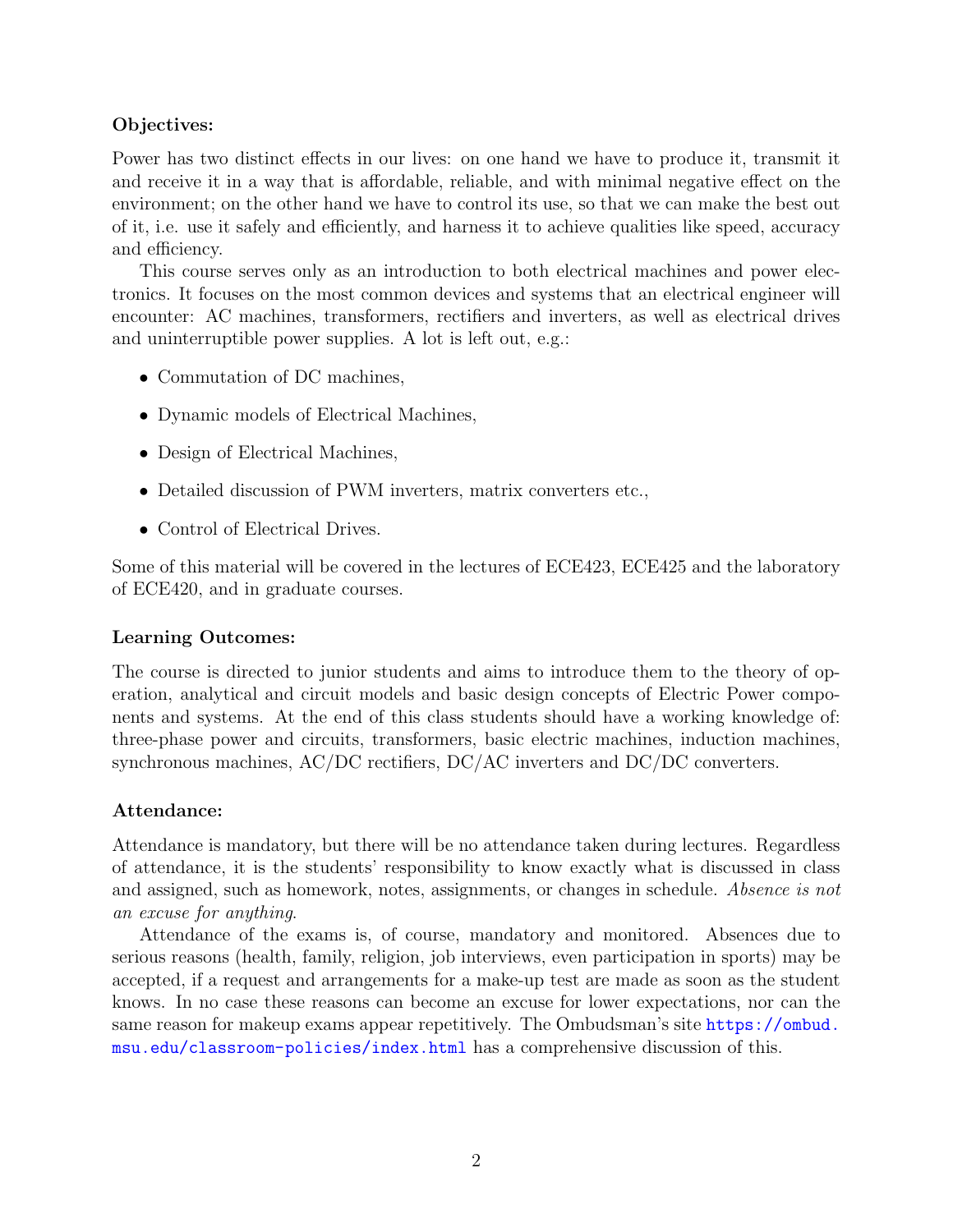## Quality of Work:

Tests and Homework should be clean, legible, self contained and self explanatory. All assumptions must be stated and thoughts outlined. sequence of equations and results is not adequate. There will be no partial credit given for problems not solved to the end.

Work that is not legible or not well explained will not be graded. A drawing goes a long way to help you solve the problem and show the grader that you understand.

## Prerequisites:

Ability to use Kirchhoff's Laws, phasors, Faraday and Ampere Laws, average and RMS power, magnetic media, circuit analysis, and Matlab.

It is quite important that you are familiar with a calculator that can handle complex numbers, both in polar and in rectangular form. Although you may have used such functions in ECE201 and ECE202, you should sharpen these skills before the first exam, preferably before doing the first Homework. If you do not have such a calculator, a few are available at the bookstores around town for less than \$20. Be sure that you can convert between rectangular and polar with one button, and that you can calculate series and parallel complex impedances quickly. Secondly, you are expected to be comfortable with Matlab calculations, plots etc. Since the graph function of a calculator is unnecessary, the calculator with graph function will be discouraged in exams.

#### Homework and Testing:

There will be a homework set assigned almost every week. For the whole semester, twelve (12) sets of homework assignment have been planned. Solutions will be posted on D2L a week later or before the exam, which ever is sooner. Past experience makes it strongly recommended that students do the homework by themselves, or at least attempt it seriously, so that they can come up with questions and solution methods. It is not a good idea at all to study solved homework problems. Keep in mind that the University expects three hours of work at home for every lecture hour, and this expectation remains in this class.

There will be five midterm exams and no final exam. In each exam you may have one handwritten single-sided 8.5 x 11-in sheet of notes, with your name and the date on the top. No photocopies will be allowed. It is a good idea to prepare these sheets well ahead of time, when solving homework problems.

The first exam will cover also the following prerequisites: phasors and complex numbers, circuit equations, and Norton and Thevenin equivalents. Other tests will use knowledge required in previous tests.

Cheating will not be tolerated at any level. Besides the obvious legal and ethical aspects, cheating lowers the quality of the University degree, angers fellow students, and diminishes the enjoyment of teaching for the instructor. Any instance, even the most minute, will have the heaviest possible repercussions.

Students with Disabilities will have all the accommodations determined by the Resource Center for Persons with Disabilities. The instructor should be notified during the first week of classes of such requirements.